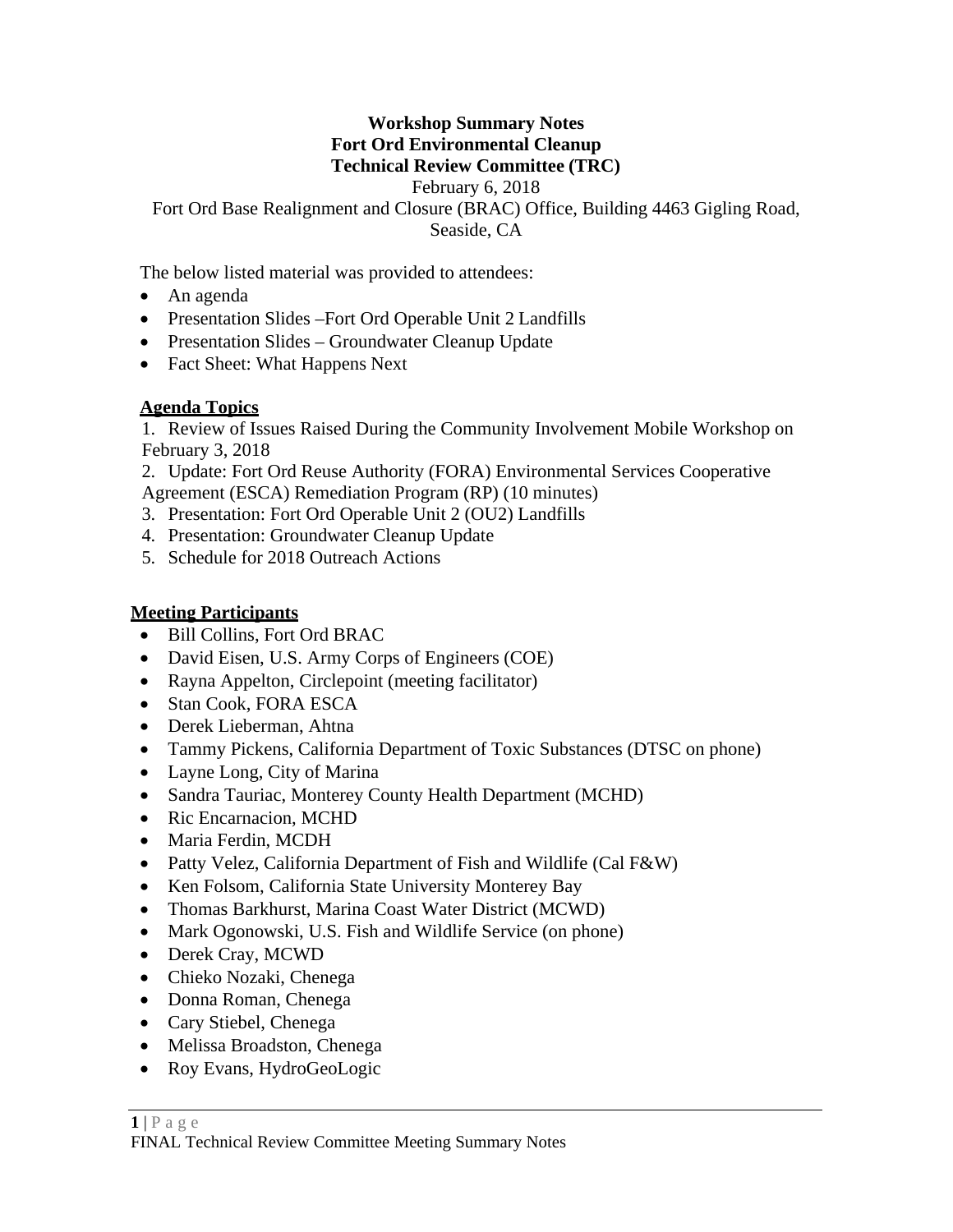### **Review of Issues Raised During the Community Involvement Mobile Workshop on February 3, 2018**

Mr. Bill Collins, Fort Ord BRAC Environmental Coordinator opened the TRC meeting. There were no outstanding community comments or questions raised during the February 3, 2018, Community Involvement Mobile Workshop. The Community Involvement Mobile Workshop included an open house, bus tours, and presentations with question/comment opportunities. Participants were provided handouts that pertain to these cleanup topics for each area as well as comment cards. During the open house and tour, the BRAC Cleanup Team members, Fort Ord staff and consultants were available for informal discussions with community members and to answer questions. Over 130 community members participated in the Community Involvement Mobile Workshop.

### **FORA ESCA RP Update**

Mr. Stan Cook of FORA provided an update of the FORA ESCA RP including summaries of the activities and documents related to each of the ESCA munitions response areas (MRAs). He provided an orientation to the ESCA MRAs in portions of Fort Ord by group followed by a brief history of the ESCA program under which FORA is conducting munitions cleanup with funding provided by the Army and with regulatory agency oversight. For each group, Mr. Cook provided status in the ESCA remediation process, and the proposed reuse.

The upcoming document schedule was presented. Mr. Cook concluded his presentation with a brief review of places to access ESCA resources, including the ESCA information hotline (831-883-3506) and the ESCA web site (www.foraescarp.com). He also posted a list of the acronyms used in the presentation.

There were no questions.

# **Update of the Army's OU2 Landfill**

This presentation by Mr. Derek Lieberman (Ahtna) began with an overview of the operations and maintenance activities on the Fort Ord OU2 Landfills. Mr. Lieberman provided the history of the Fort Ord Landfills and explained that the Landfills originally consisted of six areas (A through F). He then discussed the closure of Area A and the use of soils to build a foundation for the landfill cover on other cells. The Landfills are covered with an engineered cover system that includes a geomembrane that is 60 mil (1.5) millimeters) thick. The geomembrane prevents rainwater infiltration through the landfilled waste to the groundwater. Samples of the geomembrane material welded together were circulated among the meeting participants. Mr. Lieberman described how the geomembrane is covered with about 2 feet of soil to support growth of native vegetation.

A vertical expansion at a portion of Area E of the Landfills was implemented in 2013. Photos of the 2013 engineered cover project at Area E were presented. Additional landfill cover maintenance activities in 2018 included vegetative cover erosion repairs and maintenance of concrete lined drainage ditches. In addition, owl boxes and raptor perches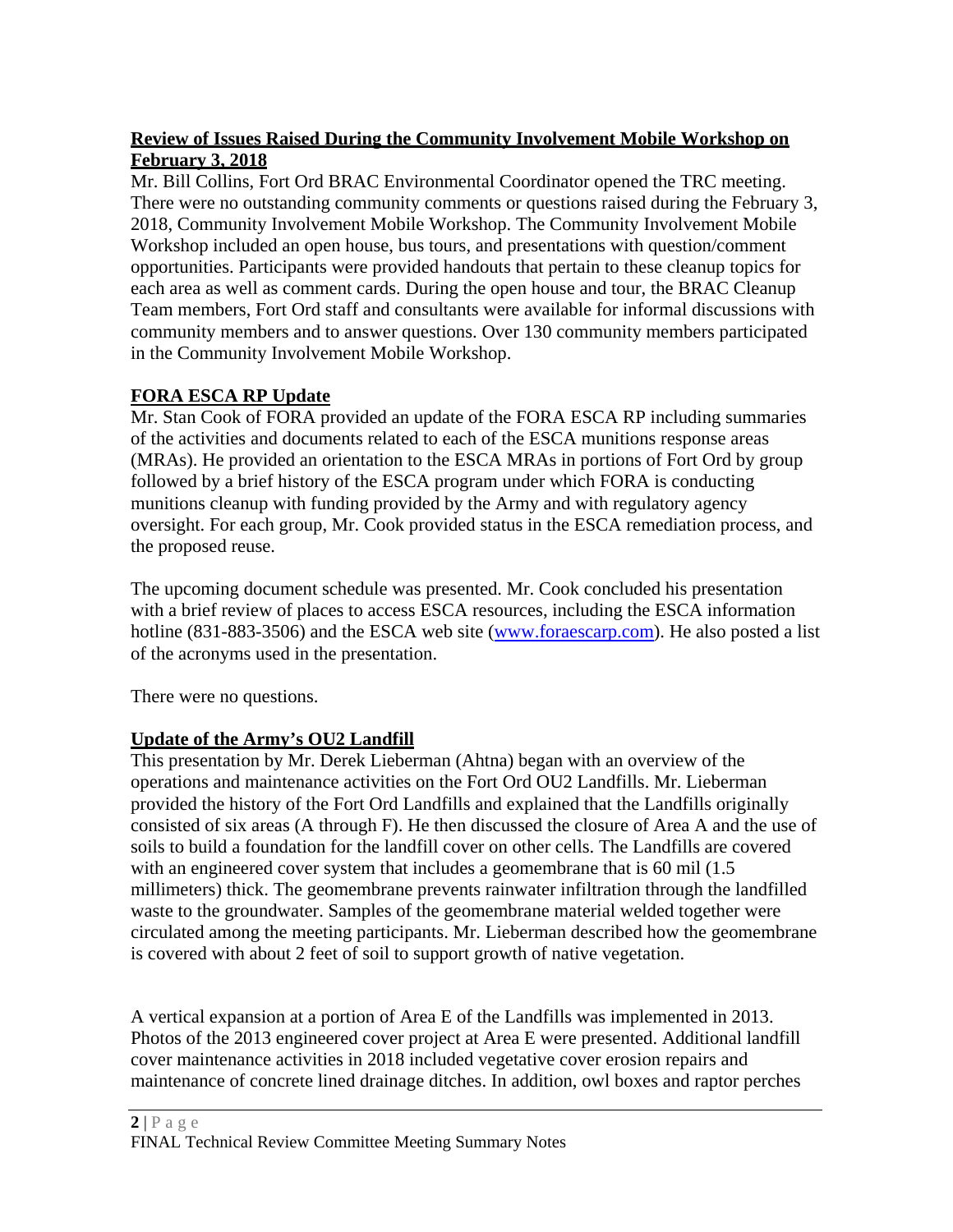were added to the landfill site to encourage natural removal of gophers and ground squirrels. Mr. Lieberman described how landfill gas is produced in all landfills when organic waste decomposes. Landfill gas concentrations are monitored at probes in and around the Landfills for compliance with California regulations. Mr. Lieberman presented a map showing the locations of the landfill gas monitoring probes. Mr. Lieberman presented a map showing the locations of the landfill gas extraction wells and treatment system, consisting of a thermal treatment unit (TTU). He described how landfill gas is extracted and piped to the TTU to destroy the methane and other compounds, and noted landfill gas extraction is occurring in Areas D, E and F because Areas B and C are older and are no longer generating significant quantities of landfill gas. The TTU is operated intermittently. Reports and documents related to the landfill are available at the Army's web site www.FortOrdCleanup.com.

In response to Ms. Velez's questions on what portion of Area F required erosion repair and what is the depth of the vegetative cover layer, Mr. Lieberman responded that about 3-4% of Area F required repair and the vegetative cover is typically 2 feet thick. Burrowing rodents created a preferential pathway for rain water which, in turn, caused erosion. He added that the installation of the owl boxes with raptor perches are an integrated pest management technique. Ahtna consulted with an expert to design, orient and place the owl boxes throughout the landfill site.

#### **Overview: Groundwater Cleanup Update**

The workshop continued with a presentation on groundwater cleanup at the former Fort Ord by Mr. Lieberman. He provided definitions related to groundwater cleanup then presented a conceptual site model to explain the aquifer system in the northern portion of the Fort Ord area.

The presentation continued by discussing the background, location, and cleanup details for the Fort Ord groundwater contamination plumes. There are three groundwater contamination plumes on the former Fort Ord. At Operable Unit 2, trichloroethene or TCE is the primary chemical of concern. Carbon tetrachloride is the primary chemical of concern for the groundwater contamination area called Operable Unit Carbon Tetrachloride Plume, or OUCTP. Tetrachloroethene or PCE, is currently the primary chemical of concern at Sites 2 and 12. The primary chemical of concern at Operable Unit 1 was TCE, and the Army has met the cleanup objectives for this site. He provided a map that showed the locations of the current groundwater contamination area and maximum historic extent of these groundwater contamination plumes. There are over 450 groundwater monitoring wells in the northern portion the former Fort Ord which were shown on a presentation map.

Mr. Lieberman provided the status of the groundwater treatment systems as of December 31, 2017. He noted the number of gallons of water treated and the amount of contaminants removed and the aquifers where the treatment is on-going. He noted that the treatment systems for OU2, and Sites 2/12 include groundwater extraction and treatment with granular activated carbon. Mr. Lieberman provided a diagram of the components of the groundwater extraction and treatment systems and explained how the treatment system worked to extract, clean, and return cleaned water to the aquifer. A sample of granular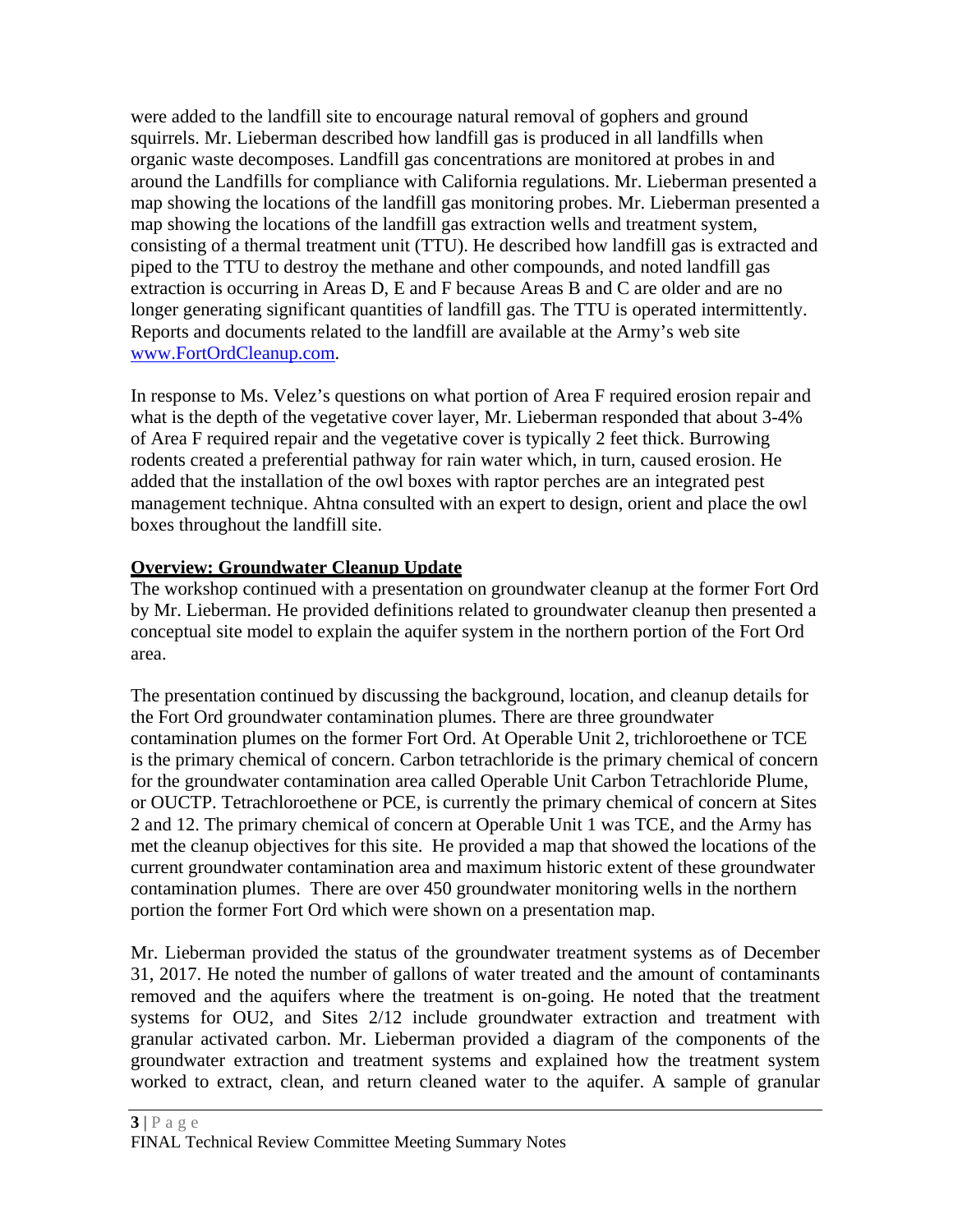activated carbon was circulated to the meeting participants.

Both the Landfills and the new OU2 groundwater treatment plant were highlighted at Saturday's Community Involvement Mobile Workshop bus tour. The new OU2 groundwater treatment plant includes a system expansion that will significantly enhance the treatment for OU2 groundwater contamination and reduce the time required for treatment. Mr. Lieberman presented maps of each groundwater area comparing the historic maximum extent of the contaminant plumes with the extent as of September 2017 to demonstrate the Army's cleanup progress and described the suspected sources of contamination to each aquifer.

Concentrations of all OU1 chemicals of concern have been below aquifer cleanup levels since September 2014 and attainment monitoring has determined there is no rebound of chemical concentrations. This area has recently received regulatory concurrence for closure. The components of the groundwater treatment system have been removed.

For OUCTP, treatment is different for each of the three affected aquifers. In the A-Aquifer, enhanced *in situ* bioremediation is the remedy; in the Upper 180-Foot Aquifer it is groundwater extraction and treatment; and the remedy for the Lower 180-Foot Aquifer is monitored natural attenuation.

Mr. Lieberman noted that each of the carbon tetrachloride enhanced *in situ* bioremediation areas for the A-Aquifer includes injection and extraction wells. The sodium lactate is added to the groundwater via the injection wells then recirculated underground by pumping from the extraction wells. He referred to the treatment system schematic in the presentation and photograph depicting the treatment system that includes metering pumps, the mixing tank and other equipment. In 2017, the Army completed additional *in situ* bioremediation in an area near the Marina Municipal Airport. This area was highlighted during a stop on the February 3, 2018, bus tour.

At Site 12, the original source of the groundwater contaminant plumes was assumed to be historical use and improper disposal of solvents. In 2011, PCE was detected at concentrations above the cleanup level in an area where it had not been detected before. Therefore, the Army has done additional work at Site 12, including a soil gas investigation, to find out how much PCE there is and has implemented additional remedial actions. The Army monitors soil gas probes and operates a soil vapor extraction system to prevent contaminants from getting to the groundwater. When contaminated soil gas is removed from the subsurface by pumping from wells and is then treated, it is referred to as soil vapor extraction and treatment. The Fort Ord system uses granular activated carbon as a part of the treatment process, just like the groundwater treatment systems. Based on recent progress with these remedial systems, it is estimated that remedial action objectives will be achieved in the next few years. The groundwater treatment system continues to treat and clean the groundwater and is successfully addressing the chemical of concern at this site. Mr. Lieberman concluded by noting the on line Administrative Record search tool at www.FortOrdCleanup.com. There were no questions.